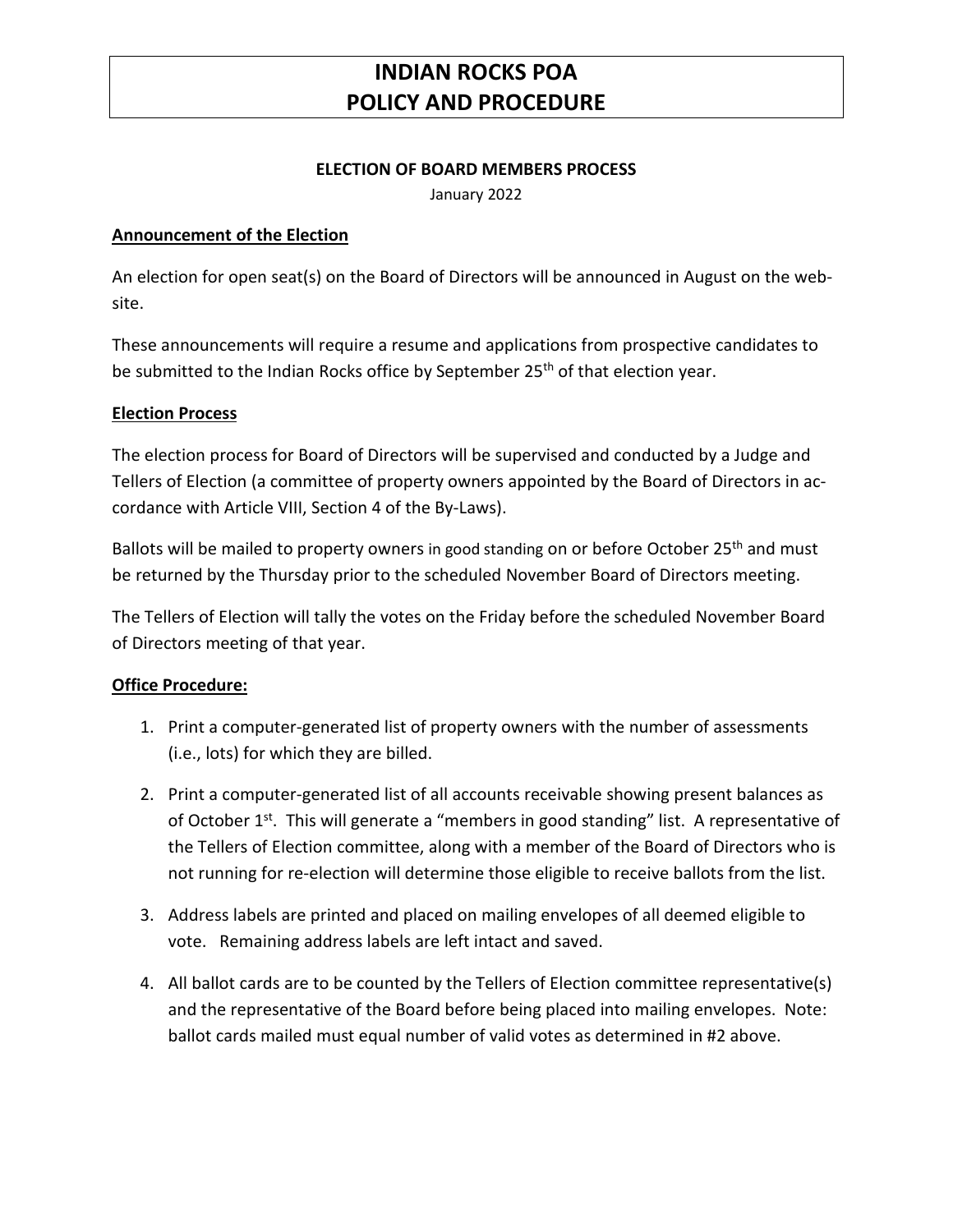# **INDIAN ROCKS POA POLICY AND PROCEDURE**

- 5. Each voting mailing envelope will contain:
	- a. A letter with instructions on voting procedures.
	- b. Copies of resumes of the candidates.
	- c. One (1) return envelope with the following printed on the reverse side:

*"This must be completed to have ballot counted*

*Indian Rocks Property Owners Assn., Inc.*

*VERIFICATION*

*Name (Print): \_\_\_\_\_\_\_\_\_\_\_\_\_\_\_\_\_\_\_\_\_\_\_\_\_\_\_\_\_*

*Signature: \_\_\_\_\_\_\_\_\_\_\_\_\_\_\_\_\_\_\_\_\_\_\_\_\_\_\_\_\_\_\_\_*

*Lot number or Indian Rocks Street Address\_\_\_\_\_\_\_\_\_\_\_\_\_\_\_\_\_\_\_\_\_\_\_\_\_\_\_\_\_*

*PLEASE INSERT SEALED BALLOT ENVELOPE IN THIS ENVELOPE"*

- d. Ballot card(s) and envelope(s). A ballot card and a sealable envelope will be sent for each assessment (i.e., if a property owner pays three (3) assessments, that envelope will contain three (3) ballots and three (3) sealable envelopes).
- 6. The ballot return envelopes will be pre-addressed to:

**Indian Rocks Property Owners Association, Inc.**

**Attention: Tellers of Election**

**889 Ledgedale Road**

**Lake Ariel, PA 18436**